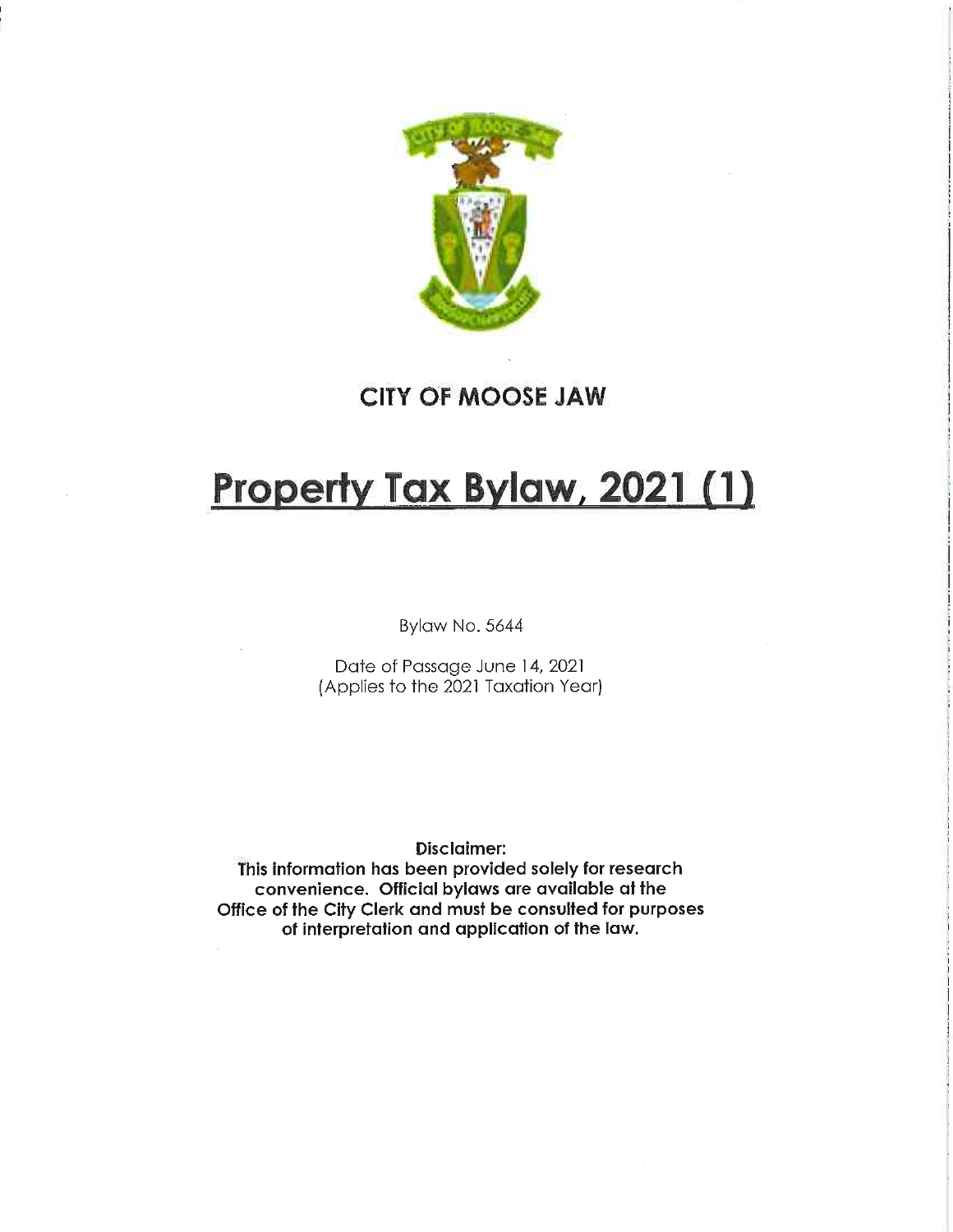### **BYLAW NO.5644**

# PROPERTY TAX BYLAW, 2021 (1)

WHEREAS section 253 of The Cities Act authorizes Council to annually pass a Property Tax Bylaw to impose a tax on all taxable assessments in the City of Moose Jaw:

- (a) at a uniform ra+e considered sufficient +o raise the amount of taxes required to meet the estimated expenditures and transfers, having regard to estimated revenues from other sources, set out in the City's budget; and
- (b) at any other rates required by The Cities Act or any other Act;

AND WHEREAS subsection 254(1} of The Cities Act authorizes Council to establish classes and sub-classes of property for the purposes of establishing tax rates;

AND WHEREAS section 255 of The Cities Act authorizes Council to set mill rate factors, which factors, when multiplied by the uniform rate determined by Council, establish a tax rate for each class or sub-class of property established by Council, which tax rates may be different for each class or sub-class of property;

AND WHEREAS section 259 of The Cities Act provides that the annual Property Tax Bylaw may provide for:

- (a) a uniform base amount of base tax payable as property tax;
- (b) either a base amount of tax or a method of calculating the amount of base tax; and
- (c) different amounts of base tax or different methods of calculating base tax for different classes or sub-classes of property;

AND WHEREAS subsection 259(6) of The Cities Act authorizes Council to impose a tax with respect to property in addition to any amount collected as base tax;

AND WHEREAS The Education Property Tax Act, 2017 requires the City to levy and collect against the properties in the school divisions within the City, at the tax rates determined under that Act by the Lieutenant Governor in Council for the different property classes;

AND WHEREAS the City has received notice pursuant to The Education Property Tax Act, 2017 that the Holy Trinity Roman Catholic Separate School Division No. 22 intends to determine its own tax rates pursuant to the Act;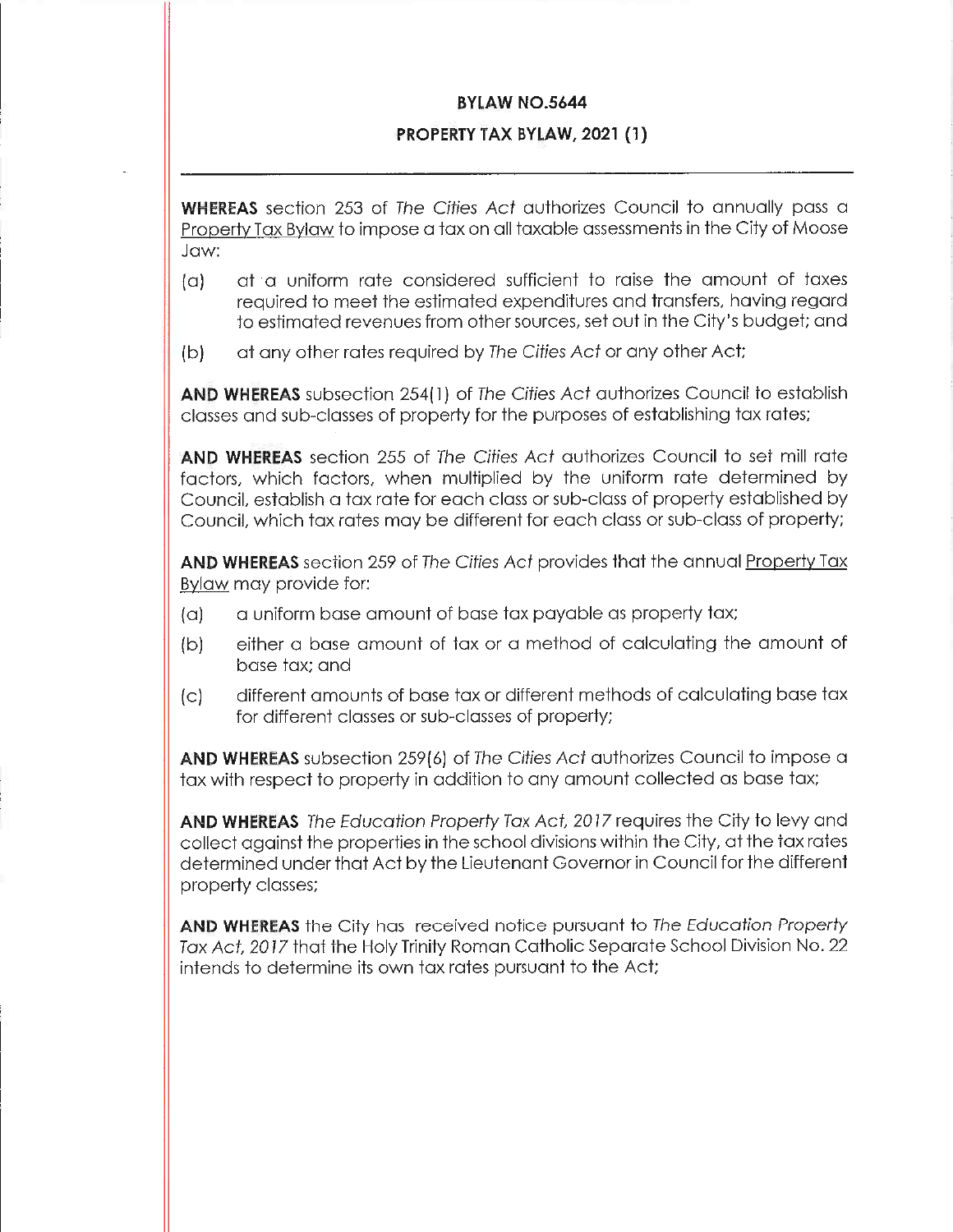# NOW THEREFORE THE COUNCIL OF THE CITY OF MOOSE JAW ENACTS AS FOLLOWS:

# **Definitions**

1 In this Bylaw "taxable properties" means properties that are not fully exempt from taxation pursuant to The Cities Act (the "Act") or any other Act.

# City Mill Rates

2 Pursuant to section 253 of the Act, the City levies a tax rate of 10.3716 mills per dollar on all taxable properties within the City of Moose Jaw to, in addition to the base tax payable under section 5, raise the amount of money required in the year 2021 to meet the City's estimated expenditures and transfers having regard to the estimated revenues from other sources.

# Property Class and Subclasses

- 3 Pursuant to subsection 254(1) of the Act/ for the purposes of establishing tax rates, Council:
	- (a) adopts the classes of property set out in section 12 The Cities Regu/ations;
	- (b) establishes the following sub-closses of property:
		- (i) Golf Courses as a subclass of the Commercial and Industrial Class of property, which subclass includes land and improvements used for the playing of golf on standard or short courses;
		- (ii) Resource Properties as a subclass of the Railway Rights of Way and Pipeline, which subclass includes pipelines and land and improvements used in conjunction with a pipeline;
		- (iii) Condominium Properties as a subciass of the Multi-unft Residential property class, which subclass includes any condominium unit within the meaning of The Condominium Property Act, 1993 that is used for residential purposes.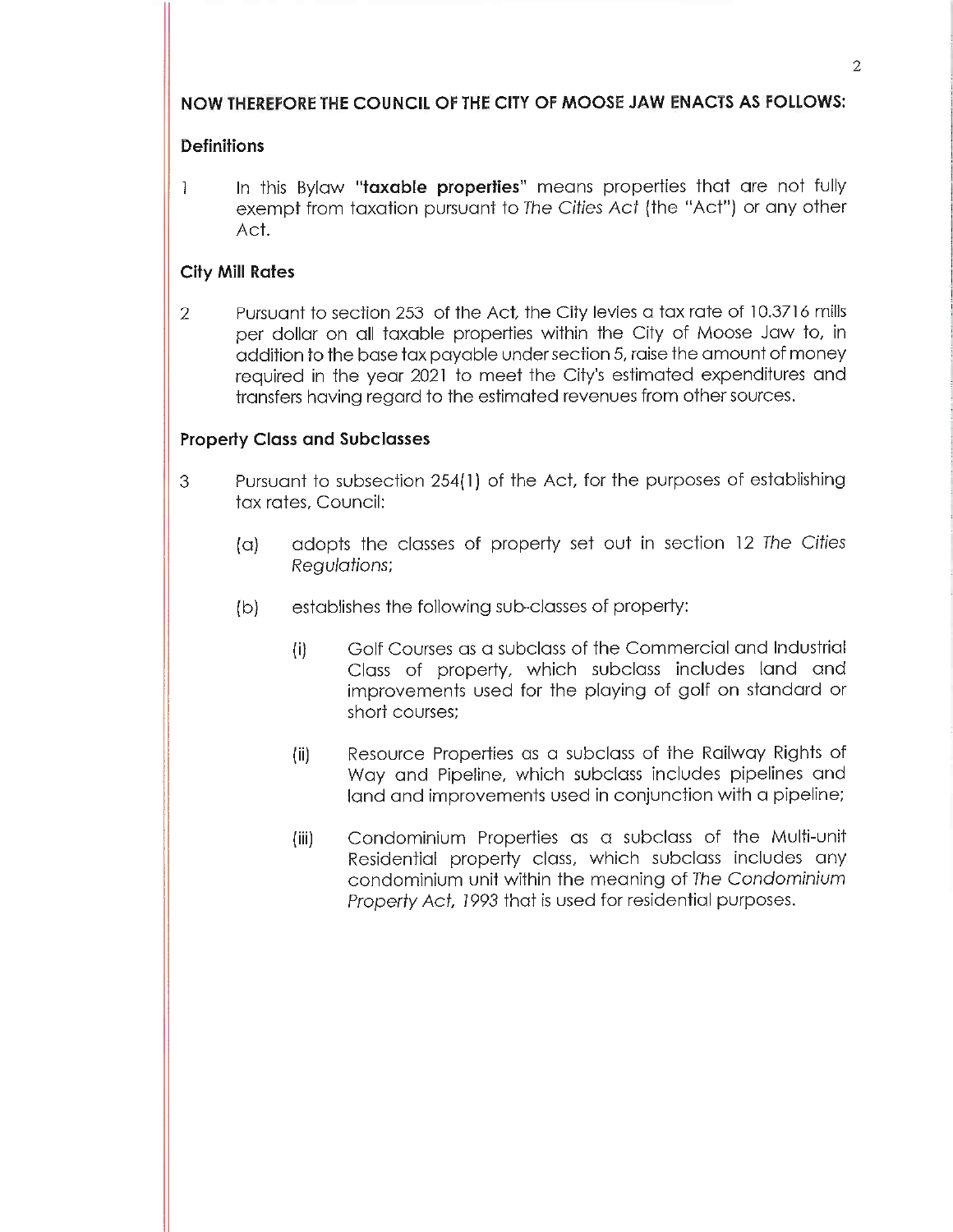# Mill Rate Factors

4 Pursuant to section 255 of the Act, the following mill rate factors are established by Council, to be multiplied by the uniform rate established by Council under section 2, respecting the following classes and subclasses of property:

| <b>Property Classification</b>                         | <b>Subclass</b>        | <b>Mill Rate Factor</b> |
|--------------------------------------------------------|------------------------|-------------------------|
| Residential                                            |                        | 0.7740                  |
| Multi-Unit Residential                                 |                        | 0.7740                  |
| Multi-Unit Residential                                 | Condominium Properties | 0.7740                  |
| Commercial and Industrial                              |                        | 1.3931                  |
| Commercial and Industrial                              | <b>Golf Courses</b>    | 0.4882                  |
| Elevators                                              |                        | 1.4074                  |
| Railway Rights of Way and Pipeline                     |                        | 1.4074                  |
| Railway Rights of Way and Pipeline Resource Properties |                        | 1.4074                  |
| Other Agricultural Land and Improvements               |                        | 0.2565                  |
| Non-Arable (Range) Land and Improvements               |                        | 0.2565                  |

#### Base Tax

- $5(1)$  Pursuant to section 259 of the Act, a uniform base tax shall be payable as property tax with respect to all taxable properties within the City of Moose Jaw to, in addition to the taxes levied under section 2, raise the amount of money required in the year 2021 to meet the City's estimated expenditures having regard to the estimated revenues from other sources.
- (2) The base tax payable under subsection (1) is \$65.00 per:
	- (a) taxable property for all classes and subclasses of property excluding Multi-Unit Residential properties; and
	- (b) taxable residential dwelling unit for Multi-Unit Residential properties.
- (3) Partially exempt properties shall pay the full amount of the base tax in accordance with subsection (2).
- (4) Ail monies raised by the base tax in section 5 shall be credited to the Waterworks Capital Fund to partially fund the annual Cast Iron Watermain Replacement Project.

#### Supplemental Assessment Exclusion

6 Pursuant to section 1 89(4) of the Act, a property shall generate a minimum of \$100 in municipal tax revenue to be included in the 2021 Supplemental Roll.